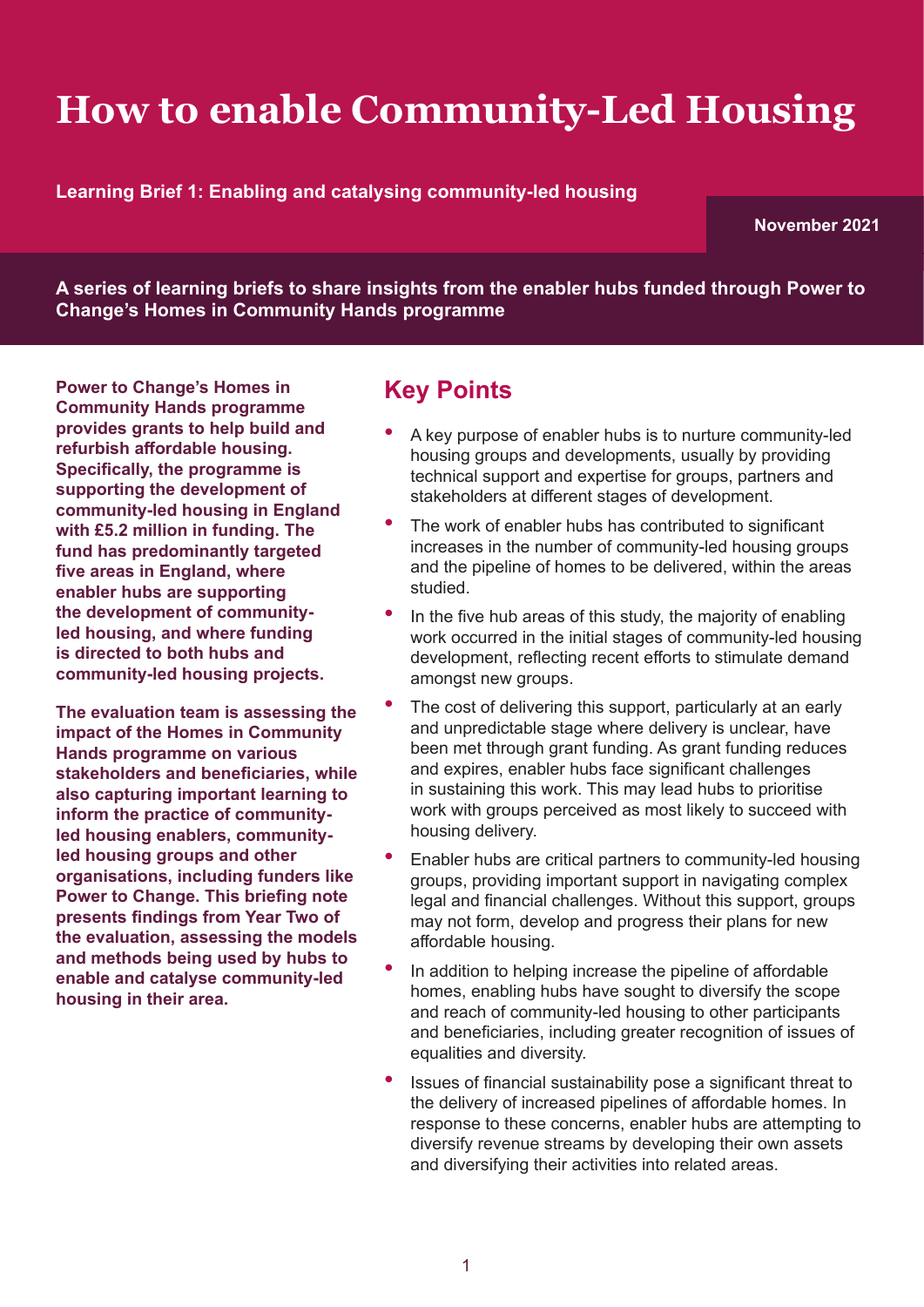#### **How do hubs support community-led housing?**

A key purpose of community-led housing enabling hubs is to catalyse new community-led housing schemes in their areas of operation. This typically involves stimulating interest in community-led housing amongst potential groups and interested parties, as well as providing direct support for projects that are further progressed. This support involves the provision of technical expertise and information at all five stages of the planning and delivery of community-led housing organisations and developments.



In the five hub areas in this study, the majority of enabling work occurred in the initial stages of community-led housing development, such as support with group formation, organisational incorporation, and the identification and acquisition of potential sites for development. At the time of data collection, the majority of groups supported by some hubs were in the very early phases of development: of 32 projects supported by Breaking Ground across the Liverpool City Region, 8 had progressed beyond the first stage of group formation and identification, while 18 of 30 groups supported in Leeds were also in the first stage. While many community-led housing groups do not proceed with their development in a linear, straightforward or immediate fashion, this highlights that enabling hubs have important roles to play in the initial catalysation and progression of community-led housing from a very early stage.

The enabling work of hubs is delivered through a combination of core staff directly employed by the hub, and a broader network of enablers and associates that work on an ad hoc and consultancy basis. This broader network is often composed of experts in housing and community development and of accredited community-led housing advisors, often specialising in particular areas. Most hubs have relatively small core staff, usually numbering fewer than five employees, yet encounter significant demands on their time as interest in community-led housing increases. The broader network of enablers and associates is therefore vitally important to the work of hubs.

#### **CASE STUDY ENABLING CLH – LEEDS COMMUNITY HOMES**

One of the first to receive a Homes in Community Hands grant, Leeds Community Homes has developed a sophisticated enabling model. In early 2021 the organisation was actively supporting 30 groups planning over 600 homes in the Leeds City Region. They have invested significantly in salaried and contracted associates to provide hands-on advice to CLH groups through the above stages of development. Unlike many hubs Leeds Community Homes have an in-house Development Director, able to support projects toward and through the construction phase. In recognition of their own success in raising capital through community shares, Leeds Community Homes have also offered support to CLH groups raising finance this way, leading promotional activity on their behalf and maximising the profile of such share offers.

This advice and support role is being allied with more direct interventions as it acquires its own properties for rent, and also facilitates the development of new schemes where no existing CLH group is present but where suitable land can be acquired. It has recently established a noncharitable subsidiary which will become a Registered Provider with Homes England, and therefore able to receive capital grants from the Affordable Homes Programme. They are showing that without significant future grants for enabling services, one option is to lead development themselves whilst combining this with enabling support for others.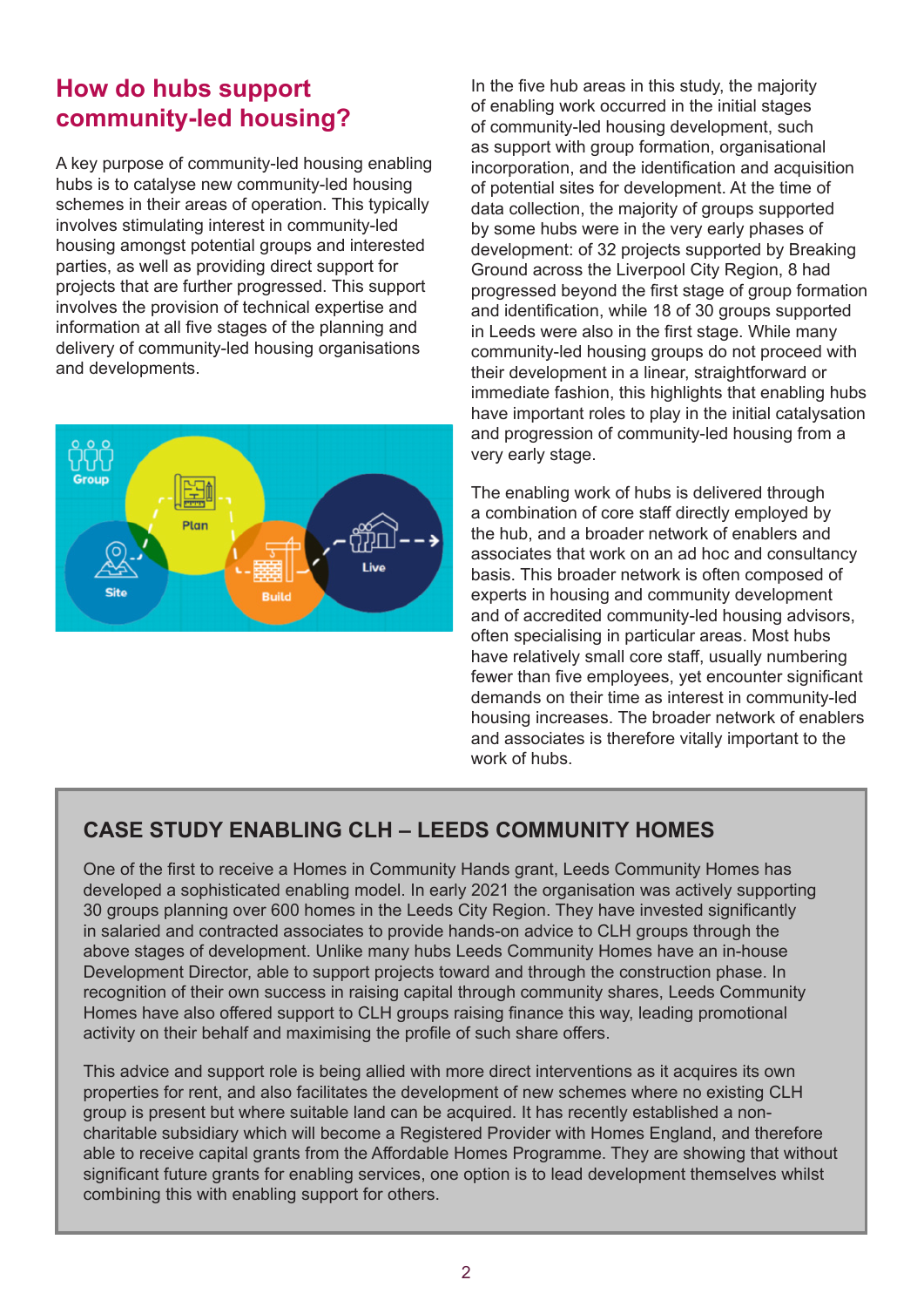The costs of employing this network to support community-led housing groups has usually been met through the core grants provided by the Homes in Community Hands programme and Community Housing Fund. These grants have been particularly important to hubs given that community-led housing groups often encounter difficulties in funding earlystage work. In addition to more general early-stage work, the enabling work of hubs – delivered through this broader network – often involved support with financial modelling and business planning, planning and launching Community Share issues, commissioning external professionals such as architects, and liaising with local authorities over asset acquisition.

#### **What is the value of this support to community-led housing?**

The creation of enabling hubs, supported by the Homes in Community Hands funding, has contributed to growth in the number of communityled housing initiatives in their areas of operation. In 2021 data suggested that more than 2,300 homes were being planned in hub areas, within projects where sites had been acquired or secured, business plans developed or planning approval granted. This is a significant increase on the first year's baseline assessment which estimated that there were fewer than 900 homes in the hub's pipelines. Part of this variation relates to improved data collection, but even accounting for that the change is still significant. This pipeline will result not only in the provision of new affordable homes but potentially a range of place-based impacts associated with community wellbeing and local economic development in local communities. Beyond these quantitative measures, there are a number of qualitative impacts that have been crucial to the progress of community-led housing.

Hubs are of significant importance in supporting groups. Community-led housing groups highlighted the value they place on the support given by hub staff and their broader network of enablers, which has made tangible differences to the planning, funding and progress of their housing developments. In the Liverpool and Leeds City Regions, hubs provided critical support to groups undertaking Community Share Issues, advising them on the legalities and distribution of Share issues, as well as promotion and communication to help raise funding. Hubs are therefore important in supporting community-led housing groups devise and implement innovative funding models.

In this study, community-led housing groups provided counterfactual scenarios that suggested that they may not have progressed their schemes without the support provided by hubs. In addition to navigating legal and financial challenges, hubs were considered to have helped to create more conducive environments for community-led housing to prosper. This was particularly evident in relation to lobbying and building positive relationships with local authority councillors and officers and securing supportive policies. Hubs have also actively sought to create opportunities for community-led housing groups within private sector-led developments, such as potential accommodation of CLH within larger developments via Section 106 contributions. This activity may lead to more diverse and unique opportunities for community-led housing beyond those that are commonly associated with the sector, such as opportunities on better located sites that may usually be beyond the scale and financial capabilities of community-led housing schemes.

In addition to their pipeline of affordable homes, enabling hubs in receipt of Homes in Community Hands grants have actively sought to diversify the scope and reach of community-led housing to other participants and beneficiaries, including greater recognition of equalities and diversity through review of internal policies and procedures and actively working with groups that have previously been under-represented in the community-led housing sector. This has also led to cross-geographical collaboration between hubs, with enabling experts working across different regional contexts and beyond the regional contextual grounding and defined geographies commonly associated with hubs.

#### **Financing and sustaining community-led housing enabling**

The Homes in Community Hands funding has provided core funding for hubs, alongside grants from the Community Housing Fund. This funding has made possible many of the impacts noted above. However, there are some challenges related to the ongoing financing of hubs, which may impede the progress and delivery of groups in their areas of operation. Simply put, the five hubs studied face a cliff edge in funding, creating uncertainties about future support and services.

As noted on Page 2, hubs play important roles in providing early-stage advice to community-led housing groups during stages of formation and